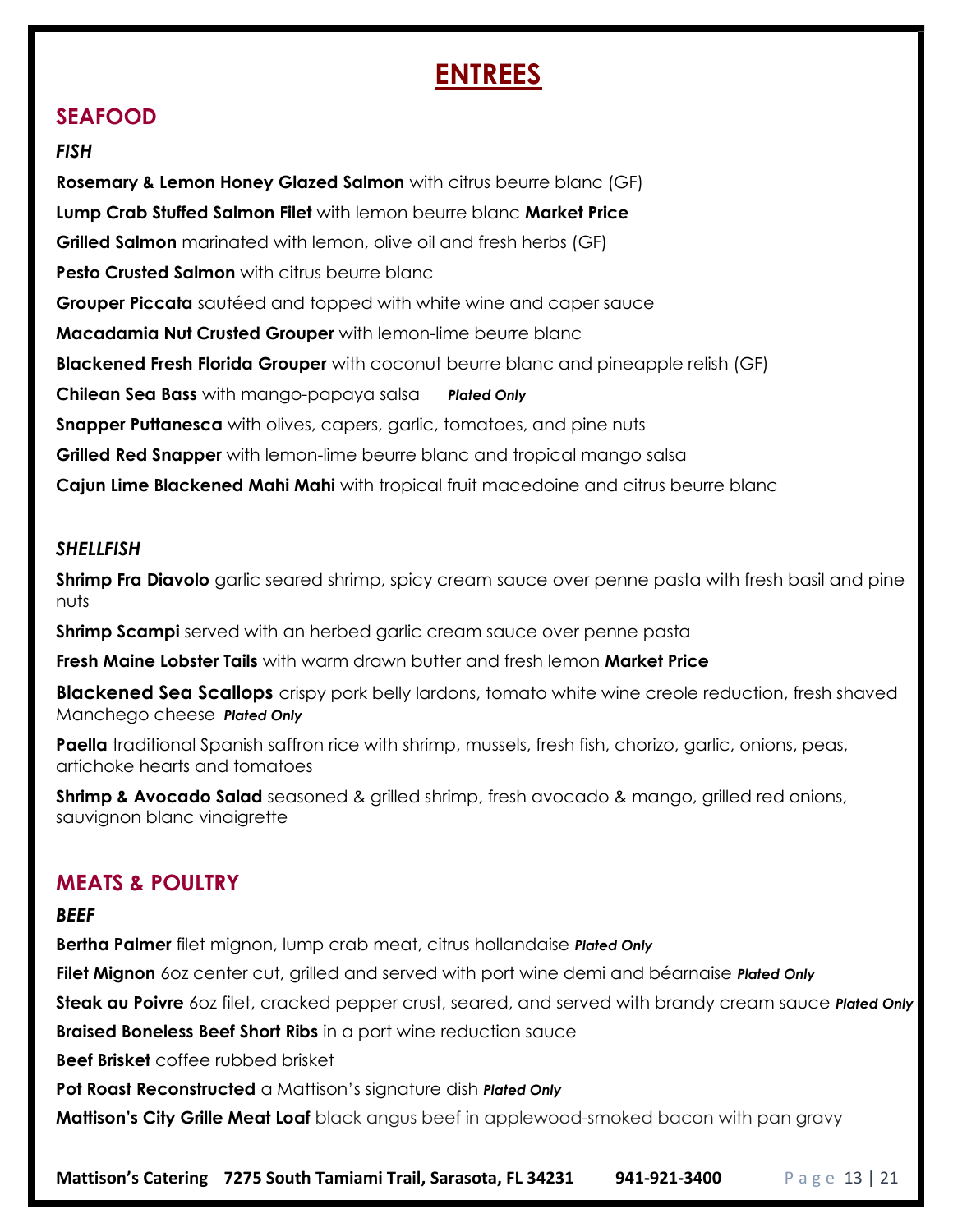## ENTREES

### PORK & LAMB

Long Bone Pork Loin five-spice rub, honey mustard glaze Plated Only

Pork Tenderloin Medallions with apple onion jam

Tortellini Carbonara with pancetta, peas

Andouille Stuffed Pork Loin served with creole mustard

**Baby Back Ribs** grilled to perfection and finished with our house BBQ sauce

**New Zealand Rack of Lamb** [choice of sauce]: served with mint chimichurri - or - basted with fresh rosemary and a sun-dried tomato and olive tapenade Plated Only

### **POULTRY**

Seared Duck Breast with clementine glaze Plated Only

Duck Confit peppercorn red-wine butter sauce Plated Only

**Chicken Piccata** pan seared chicken breast topped with a caper, Parmesan, and lemon beurre blanc

Chicken Chèvre topped with spinach, roasted tomatoes and goat cheese finished with a basil beurre blanc

**Pesto Marinated Chicken Breast** with tomatoes, basil, and balsamic drizzle

Tuscan Braised Chicken bone-in thighs, pine nuts, sultanas, sage

Chicken Stephano stuffed with spinach, mushrooms, and pine nuts, with a rich marsala wine sauce

**Chicken Marsala** pan seared chicken breast topped with wild mushrooms and a rich marsala wine sauce

**Chicken Parmesan** with lightly breaded chicken breast topped with marinara and melted mozzarella

Southwest Chicken Breast with black bean and corn relish

**Chicken Paella** traditional Spanish saffron rice with chicken, garlic, onions, peas, and tomatoes

**Jambalaya** with Cajun rice and chicken, shrimp, and pork

**Chicken Vineyard** roasted chicken salad with grapes, cranberries, Gorgonzola, avocado, candied walnuts, over a bed of greens, sauvignon blanc vinaigrette